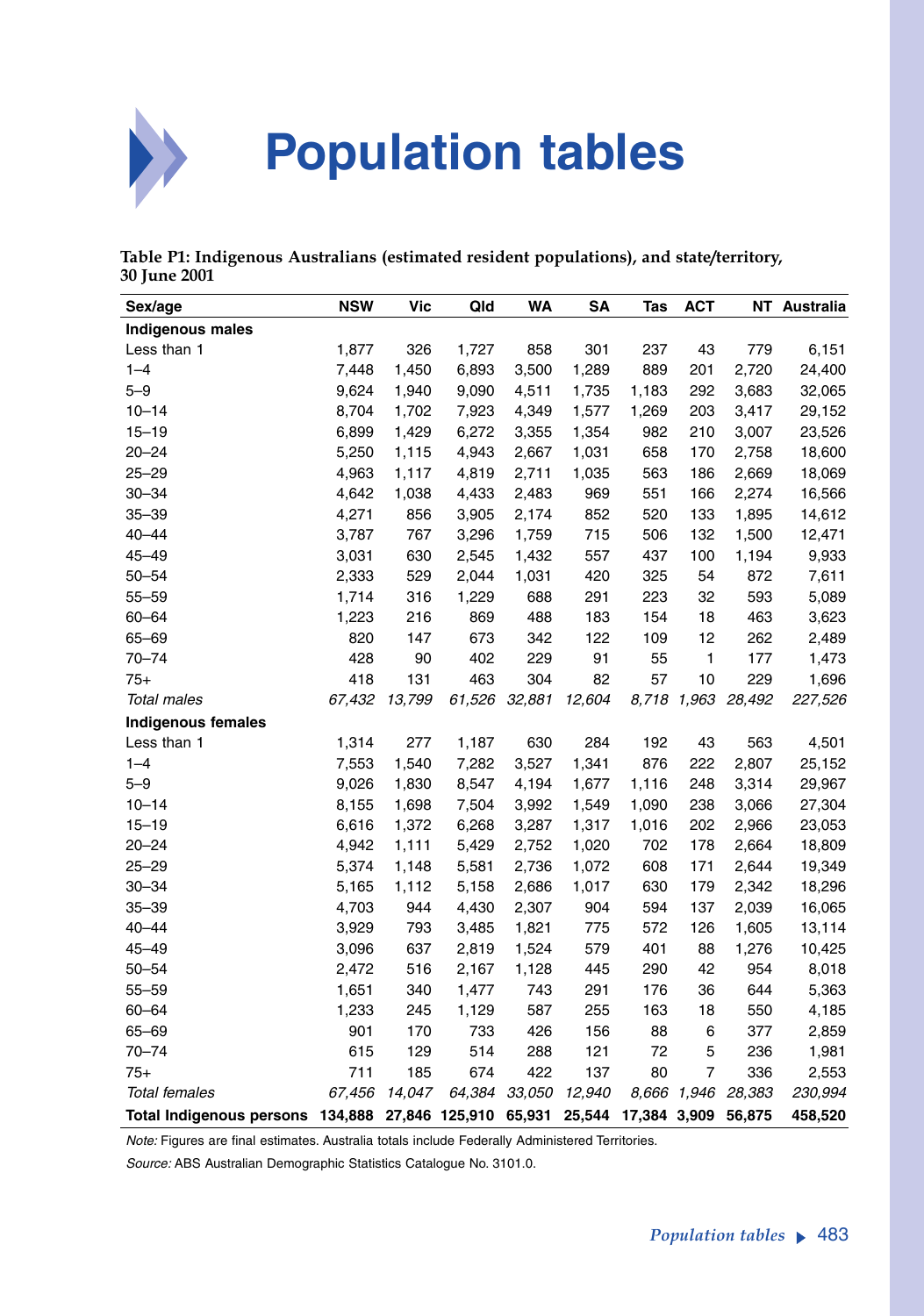| Sex/age        | <b>NSW</b> | Vic                           | Qld     | WA      | SΑ     | Tas                             | ACT    | <b>NT</b> | Australia                                                                            |
|----------------|------------|-------------------------------|---------|---------|--------|---------------------------------|--------|-----------|--------------------------------------------------------------------------------------|
| <b>Males</b>   |            |                               |         |         |        |                                 |        |           |                                                                                      |
| $0 - 4$        | 221,446    | 157,005                       | 127,148 | 64,054  | 46,242 | 15,777                          | 10,413 | 9,073     | 651,270                                                                              |
| $5 - 9$        | 231,194    | 167,209                       | 136,057 | 69,019  | 50,379 | 16,989                          | 11,122 | 8,842     | 690,947                                                                              |
| $10 - 14$      | 233,547    | 167,935                       | 137,108 | 71,701  | 51,846 | 17,409                          | 11,483 | 8,465     | 699,624                                                                              |
| $15 - 19$      | 232,530    | 169,663                       | 136,402 | 73,114  | 53,271 | 17,328                          | 12,643 | 7,646     | 702,688                                                                              |
| $20 - 24$      | 226,059    | 171,127                       | 129,207 | 69,486  | 50,022 | 14,513                          | 13,785 | 8,374     | 682,646                                                                              |
| $25 - 29$      | 234,640    | 173,491                       | 127,833 | 67,381  | 49,523 | 13,451                          | 12,854 | 9,151     | 688,400                                                                              |
| $30 - 34$      | 250,625    | 188,516                       | 136,140 | 73,910  | 55,140 | 15,491                          | 12,711 | 9,378     | 742,018                                                                              |
| $35 - 39$      | 249,710    | 182,131                       | 134,244 | 73,302  | 55,877 | 15,959                          | 12,029 | 8,847     | 732,212                                                                              |
| $40 - 44$      | 254,015    | 184,094                       | 139,600 | 75,261  | 58,234 | 18,081                          | 12,118 | 8,195     | 749,711                                                                              |
| $45 - 49$      | 229,232    | 166,815                       | 127,691 | 69,824  | 53,589 | 16,873                          | 11,347 | 7,066     | 682,559                                                                              |
| $50 - 54$      | 217,072    | 156,449                       | 124,622 | 66,316  | 51,571 | 16,213                          | 11,057 | 6,566     | 649,985                                                                              |
| $55 - 59$      | 185,788    | 132,202                       | 106,531 | 53,596  | 44,081 | 14,072                          | 8,733  | 4,732     | 549,802                                                                              |
| $60 - 64$      | 144,745    | 104,911                       | 81,856  | 40,719  | 34,086 | 11,403                          | 5,936  | 3,251     | 426,967                                                                              |
| $65 - 69$      | 119,180    | 85,914                        | 63,339  | 31,328  | 28,730 | 9,134                           | 4,156  | 1,723     | 343,536                                                                              |
| $70 - 74$      | 106,350    | 76,810                        | 53,962  | 26,720  | 26,446 | 8,057                           | 3,425  | 1,195     | 302,977                                                                              |
| $75 - 79$      | 81,829     | 59,313                        | 41,104  | 19,944  | 21,539 | 6,187                           | 2,587  | 654       | 233,162                                                                              |
| $80 - 84$      | 48,841     | 34,654                        | 24,647  | 11,159  | 12,919 | 3,501                           | 1,511  | 285       | 137,526                                                                              |
| $85+$          | 30,195     | 22,850                        | 15,587  | 7,479   | 8,258  | 2,350                           | 813    | 250       | 87,788                                                                               |
| Total          |            |                               |         |         |        |                                 |        |           |                                                                                      |
| males          |            | 3,296,998 2,401,089 1,843,078 |         | 964,313 |        | 751,753 232,788 158,723 103,693 |        |           | 9,753,818                                                                            |
| <b>Females</b> |            |                               |         |         |        |                                 |        |           |                                                                                      |
| $0 - 4$        | 209,887    | 149,521                       | 120,348 | 61,237  | 44,397 | 14,894                          | 10,198 | 8,574     | 619,151                                                                              |
| $5 - 9$        | 219,506    | 158,473                       | 128,323 | 65,234  | 47,885 | 16,059                          | 10,594 | 8,252     | 654,466                                                                              |
| $10 - 14$      | 222,288    | 160,948                       | 130,630 | 68,183  | 48,873 | 16,670                          | 11,087 | 7,717     | 666,537                                                                              |
| $15 - 19$      | 221,776    | 163,858                       | 130,601 | 69,633  | 50,947 | 16,691                          | 12,014 | 7,194     | 672,784                                                                              |
| $20 - 24$      | 219,016    | 167,922                       | 127,778 | 66,472  | 47,503 | 14,175                          | 13,730 | 7,511     | 664,165                                                                              |
| $25 - 29$      | 235,996    | 174,506                       | 130,807 | 66,263  | 47,540 | 14,028                          | 12,760 | 8,576     | 690,559                                                                              |
| $30 - 34$      | 254,870    | 195,385                       | 141,229 | 73,276  | 53,988 | 16,304                          | 13,107 | 9,143     | 757,385                                                                              |
| $35 - 39$      | 248,399    | 186,911                       | 139,663 | 73,663  | 55,486 | 16,987                          | 12,500 | 8,060     | 741,795                                                                              |
| $40 - 44$      | 254,897    | 187,549                       | 143,510 | 75,637  | 58,868 | 18,589                          | 12,897 | 7,528     | 759,583                                                                              |
| $45 - 49$      | 229,957    | 171,084                       | 130,135 | 70,600  | 54,671 | 17,282                          | 12,203 | 6,532     | 692,579                                                                              |
| $50 - 54$      | 215,241    | 160,527                       | 123,289 | 64,474  | 52,813 | 16,229                          | 11,680 | 5,659     | 649,976                                                                              |
| $55 - 59$      | 180,268    | 132,041                       | 102,356 | 50,120  | 44,403 | 13,876                          | 8,714  | 3,630     | 535,452                                                                              |
| $60 - 64$      | 143,070    | 105,114                       | 77,884  | 39,304  | 34,698 | 11,244                          | 5,866  | 2,297     | 419,519                                                                              |
| 65-69          | 123,386    | 90,934                        | 62,567  | 32,202  | 30,240 | 9,449                           | 4,428  | 1,337     | 354,565                                                                              |
| $70 - 74$      | 117,462    | 85,467                        | 57,337  | 28,567  | 29,652 | 8,799                           | 3,688  | 945       | 331,928                                                                              |
| $75 - 79$      | 104,083    | 76,873                        | 49,522  | 24,185  | 27,798 | 7,710                           | 3,388  | 613       | 294,175                                                                              |
| $80 - 84$      | 75,460     | 54,150                        | 36,123  | 17,278  | 20,238 | 5,758                           | 2,314  | 424       | 211,747                                                                              |
| $85+$          | 67,795     | 50,186                        | 31,995  | 16,681  | 18,489 | 5,193                           | 1,928  | 328       | 192,597                                                                              |
| Total          |            |                               |         |         |        |                                 |        |           |                                                                                      |
| females        |            | 3,343,357 2,471,449 1,864,097 |         | 963.009 |        | 768,489 239,937 163,096         |        | 94.320    | 9,908,963                                                                            |
| <b>Total</b>   |            |                               |         |         |        |                                 |        |           |                                                                                      |
| persons        |            |                               |         |         |        |                                 |        |           | 6,640,355 4,872,538 3,707,175 1,927,322 1,520,242 472,725 321,819 198,013 19,662,781 |

**Table P2: Australians (estimated resident populations), by state/territory, 30 June 2002**

*Note:* Figures are preliminary estimates. Australia totals include Federally Administered Territories.

*Source:* ABS Australian Demographic Statistics Catalogue No. 3101.0.